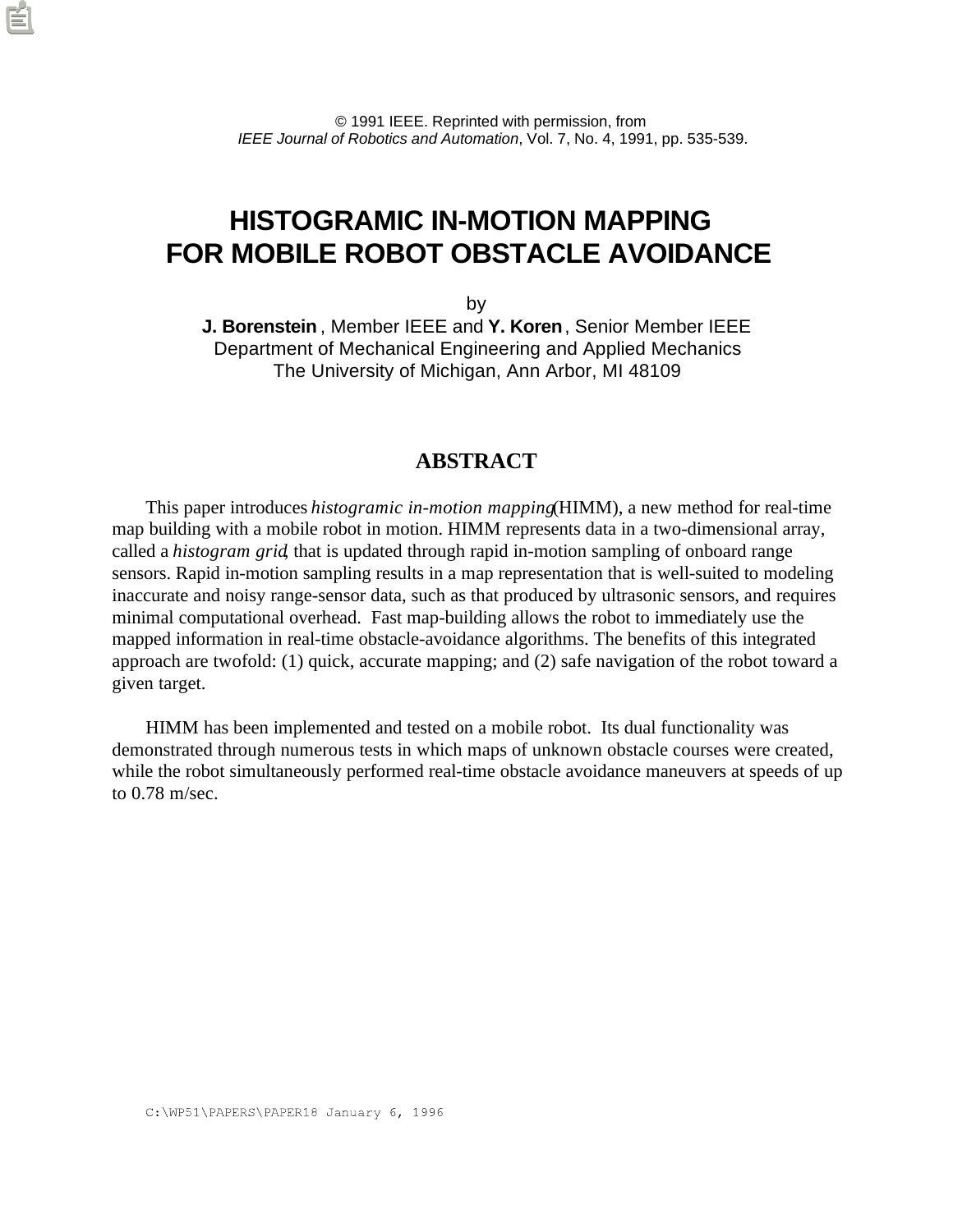# **1. INTRODUCTION**

This paper introduces a system in which *mapping* and *obstacle avoidance* are integrated. In this system, range data from ultrasonic sensors is continuously sampled and a map is built and updated immediately while the robot is traveling. Simultaneously, the obstacle avoidance algorithm uses the instantaneous mapping-information to avoid newly detected obstacles.

One advantage of this integrated system is its ability to progressively adapt the strength of an obstacle avoidance reaction to the *level of evidence* for the existence of an obstacle. In other words, the system reacts to weak evidence with a moderate steering maneuver, while stronger evidence causes a more drastic avoidance maneuver of the vehicle. This progressive-response approach renders the system insensitive to low *levels of evidence*, which are likely to be caused by noise or crosstalk. Without this provision, the robot would frequently perform avoidance maneuvers for non-existing obstacles. Evidence for real obstacles, however, grows quickly due to the *growth rate operator* (GRO) introduced in Section 3.2.

Map building methods depend strongly on the characteristics of the sensors that provide the raw data. Ultrasonic sensors, for example, provide good range data but offer only poor directionality (an opening angle of  $30^{\circ}$  is typical for the Polaroid [19] sensors used in our research). Another problem with ultrasonic sensors are *specular reflections* from smooth surfaces, such as indoor walls or furniture. Systems using ultrasonic sensors must also cope with frequent misreadings due to ultrasonic noise from external sources or stray reflections from neighboring sensors (i.e., crosstalk). A more detailed discussion on relevant characteristics and limitations of ultrasonic sensors can be found in the literature [1],[11],[12],[15]. Our method is designed to overcome these shortcomings of systems based on ultrasonic sensors.



**Figure 1:** CARMEL, the first of the University of Michigan's mobile robots.

To verify the map building algorithm we tested it on our mobile robot CARMEL (*C*omputer-*A*ided *R*obotics for *M*aintenance, *E*mergency, and *L*ife support). CARMEL is based on a commercially available mobile platform with a unique three-wheel drive (synchro-drive) that permits omnidirectional steering [7]. We equipped this vehicle with a ring of 24 ultrasonic sensors [19], as shown in Fig. 1.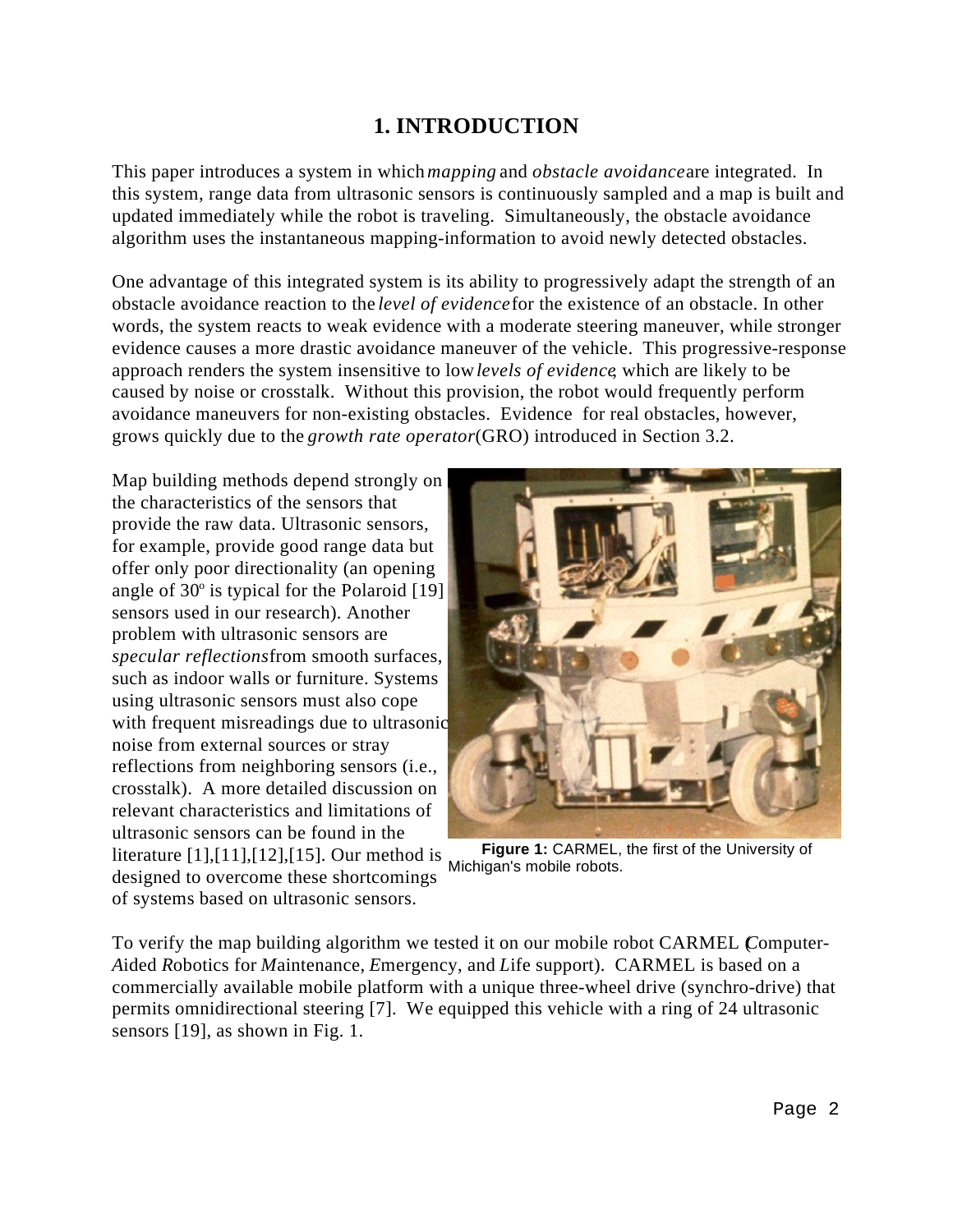This paper focuses on the map building aspect of our system, rather than on the obstacle avoidance algorithms. A comprehensive discussion of our two obstacle avoidance methods, the *Virtual Force Field* (VFF) and the *Vector Field Histogram* (VFH) method, is given in [2],[3], and in [4],[5], respectively. Section 2 evaluates related work in map building, and Section 3 explains our real-time map building method in detail.

## **2. MAP BUILDING WITH ULTRASONIC SENSORS**

In order to create a map from ultrasonic range measurements, the environment must first be scanned. To do so, many mobile robots are equipped with 24 sensors that are mounted on a horizontal ring around the robot [2], [6], [8], [14], [17]. *Ring scanning* does not require rotating parts and motors, and a full  $360^\circ$  panorama can be acquired rapidly. However, all sensors cannot be fired at once, since this would cause significant crosstalk. Special scanning sequences can be designed that reduce crosstalk, but increase the overall time needed to obtain a full panorama (i.e., all 24 sensors). Typical scan times range from 100 to 500 ms, for a full panorama.

A pioneering method for probabilistic representation of obstacles in a grid-type world model has been developed at Carnegie-Mellon University (CMU) [9],[16],[17]. The resulting world model, called a *certainty grid*, is especially suited to the unified representation of data from different sensors such as ultrasonic, vision, and proximity sensors [17], as well as the accommodation of inaccurate sensor data such as range measurements from ultrasonic sensors. With the *certainty grid* world model, the robot's work area is represented by a twodimensional array of square elements denoted as cells. Each cell contains acertainty value (CV) that indicates the measure of confidence that an obstacle exists within the cell area. CVs are updated by a *heuristic* probability function that takes into account the characteristics of a given sensor. For example, ultrasonic sensors have a conical field of view. A typical ultrasonic sensor [19] returns a radial measure of the distance to the nearest object within the cone, yet does not specify the *angular* location of the object. Thus, a distance measurement *d* results from an object located anywhere within the area *A* (see Fig. 2). However, an object located near the acoustic axis (the center of the cone) is more likely to produce an echo than an object further away from the acoustic axis [1]. Consequently, with the CMU method, CVs are assigned to all cells in A, but higher values are assigned to cells closer to the acoustic axis, according to a heuristic probability function.

Additional information can be derived from a range reading concerning the sector between *S* and *A* (see Fig. 2). If an echo is received from an object at distanced, then this sector must be free of objects. In [9] and [16] this is expressed by applying a probability function with negative values to the cells in the empty area.

In CMU's original *certainty grid* method [9],[16],[17], the mobile robot remains *stationary* while taking a panoramic scan with its ring of 24 ultrasonic sensors. The *certainty grid* is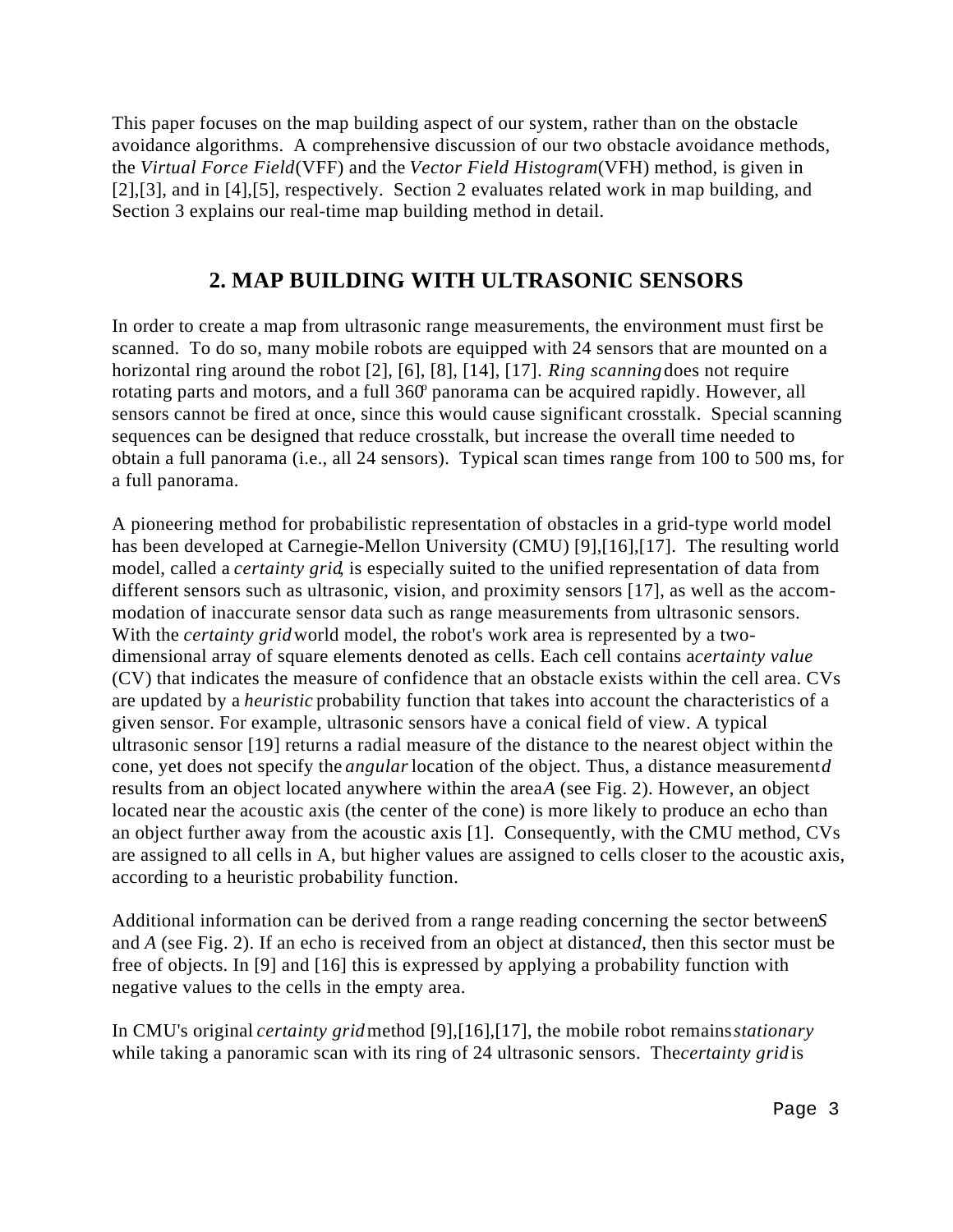updated with a probabilistic function  $C<sub>x</sub>$  that is applied to each one of the 24 range readings. Then, the robot moves to a new location, stops, and the procedure repeats. After the robot traverses a room in this manner, the resulting *certainty grid* represents a fairly accurate map of the room. A global path-planning method is employed iteratively as the map is incrementally updated.

More recent work by Elfes [10] introduces the *occupancy grid*, which is similar to the *certainty grid*. However, the *occupancy grid* models the sonar sensors with *Gaussian* uncertainty and applies a more rigorous mathematical model to recurring readings.

# **3. REAL-TIME MAP BUILDING WITH HIMM**





This section introduces *histogramic in-motion mapping* (HIMM), a new method for real-time map building with a mobile robot in motion. HIMM has been developed and tested on our mobile robot CARMEL. CARMEL's 24 ultrasonic sensors are divided into six groups; each with four perpendicular sensors. The six groups are fired in sequence, while the four sensors of each group are triggered simultaneously. When the six groups have been triggered, a complete  $360$  panorama is obtained. Our sonars are set up to measure distances between  $R_{min}$ =0.27m to  $R_{max}$ =2m. Therefore, each sensor awaits its echo for  $t=2$  *R*<sub>*max</sub>*/*V*<sub>sound</sub>=11.7ms, where  $V_{\text{sound}}=340$ m/sec is</sub> the speed of sound in air, and the factor 2 accounts for the *roundtrip* of the soundwaves. A complete panoramic scan (readings from all 24 sensors) should therefore take 6*t*=70.2ms. However, the sensor controller computer runs a special signal enhancement algorithm that reduces crosstalk significantly (approximately by a factor of 20, resulting in roughly 1 false reading per 1500 range readings). This improvement takes a toll on the processing time, so that  $T<sub>s</sub>=160\text{ms}$  is required to process all 24 readings. It should be noted that range readings are processed and asynchronously communicated to the map building computer in groups of 4. This way, any range reading is presented to the map building algorithm at most 160/6=27ms after it has been taken.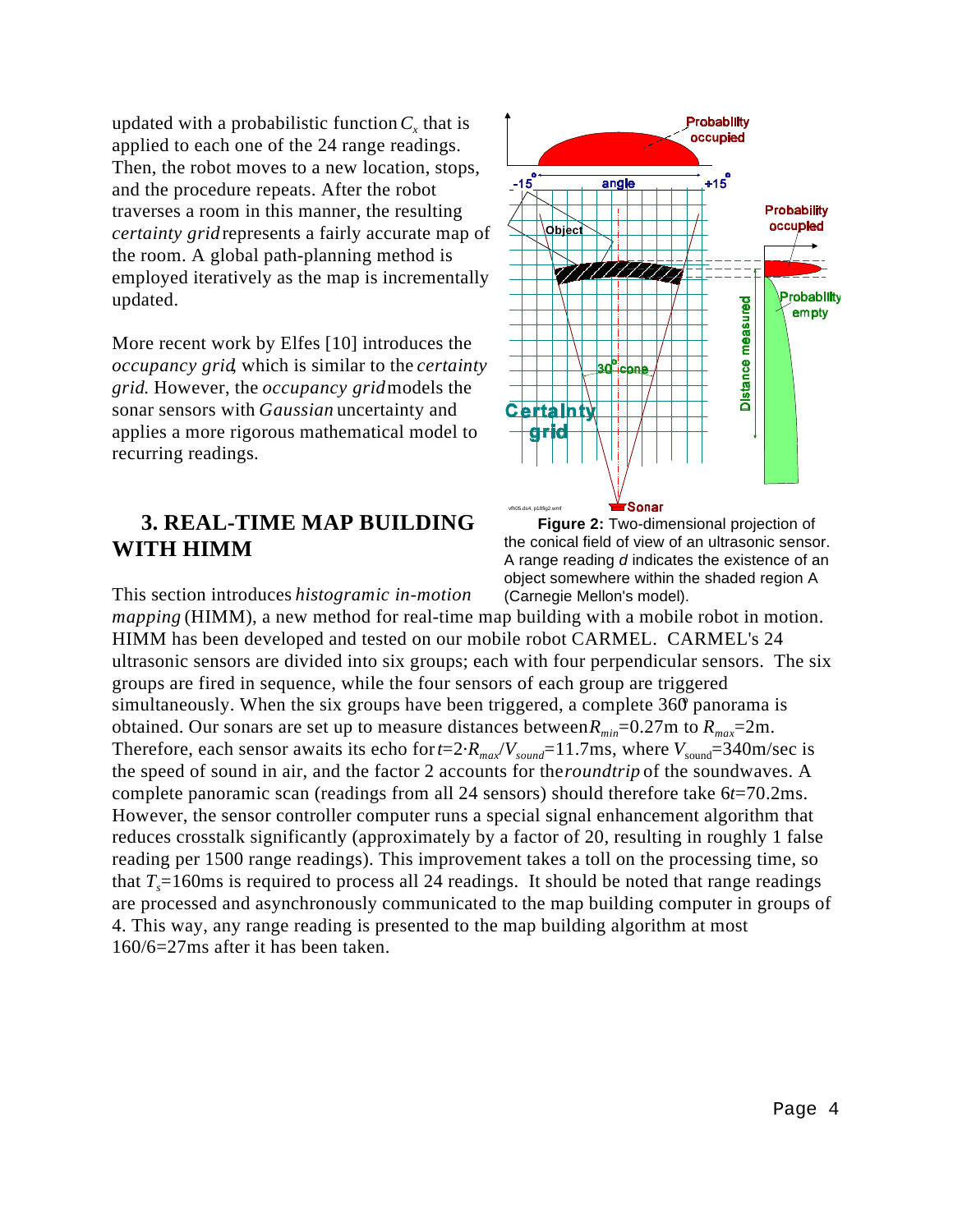#### **3.1 The Histogram Grid**

HIMM uses a two-dimensional Cartesian *histogram grid* for obstacle representation. This representation has been derived from the *certainty grid* concept described in Section 2. Like the *certainty grid*, each cell in the *histogram grid* holds a certainty value (CV) that represents the confidence of the algorithm in the existence of an obstacle at that location. The *histogram grid* differs from the *certainty grid* in the way it is built and updated. CMU's method projects a probability profile onto all those cells affected by a range reading (i.e., all cells in the area A of Fig. 2). This procedure is computationally intensive and might impose a time-penalty on real-time execution by an onboard computer. Our method, on the other hand, increments only one cell in the *histogram grid* for each range reading. For ultrasonic sensors, the incremented cell is the one that corresponds to the measured distance *d* (see Fig. 3a) and lies on the acoustic axis of the sensor. While this approach may seem to be an oversimplification, a probability<sup>1</sup> distribution is actually obtained by *continuously* and *rapidly* sampling each sensor while the vehicle is moving. Thus, the same cell and its neighboring cells are repeatedly incremented, as shown in Fig. 3b. This results in a *histogramic probability distribution*, in which high certainty values are obtained in cells close to the actual location of the obstacle. Note that the HIMM method is less accurate when the robot is stationary. A comparative evaluation of the accuracy of our method is given in [20].

HIMM makes use of the "empty sector" between *S* and *A* (see Fig. 4), as does CMU's *certainty grid* method [9],[16]. However, instead of computing and projecting a negative probability function for all cells in the sector, we take advantage of our fast sampling approach and decrement only those cells that are located on the line connecting center cell C and origin cell  $C_0$  (i.e., the acoustic axis, in Fig. 4).

A final note concerns the actual implementation of HIMM: Whenever a cell is incremented, the increment (denoted  $I^+$ ) is actually 3 (not 1, as may be expected) and the maximum CV of a cell is limited to  $CV_{max}$ =15. Decrements (denoted I), however, take place in steps of -1 and the minimum value is  $CV_{min} = 0$ . Note that  $CV_{max}$  and  $CV_{min}$  have been chosen arbitrarily. I<sup>+</sup> was determined experimentally (in relation to  $CV_{max}$ ), by observing that too large a value would make the robot react to single, possibly false readings, while a smaller value would not build up CVs in time for an avoidance maneuver. I was determined experimentally and in relation to I<sup>+</sup>. I must be smaller than I<sup>+</sup> because only one cell is incremented for each reading, whereas *multiple* cells might be decremented for one reading (i.e., all cells between  $C_c$  and  $C_o$ , in Fig. 4). Note that it is exceedingly difficult to formulate a mathematically rigorous relationship between those parameters. The reason is the large number of unknowns that affect a general formulation. For example, an object may be "seen" at a certain instance by one or more sensors simultaneously. Whether or not an echo is received depends on the relative angles, the surface structure, the reflectiveness of the object, and the distance to the

<sup>&</sup>lt;sup>1</sup> We use this term in the literal sense of "*likelihood*."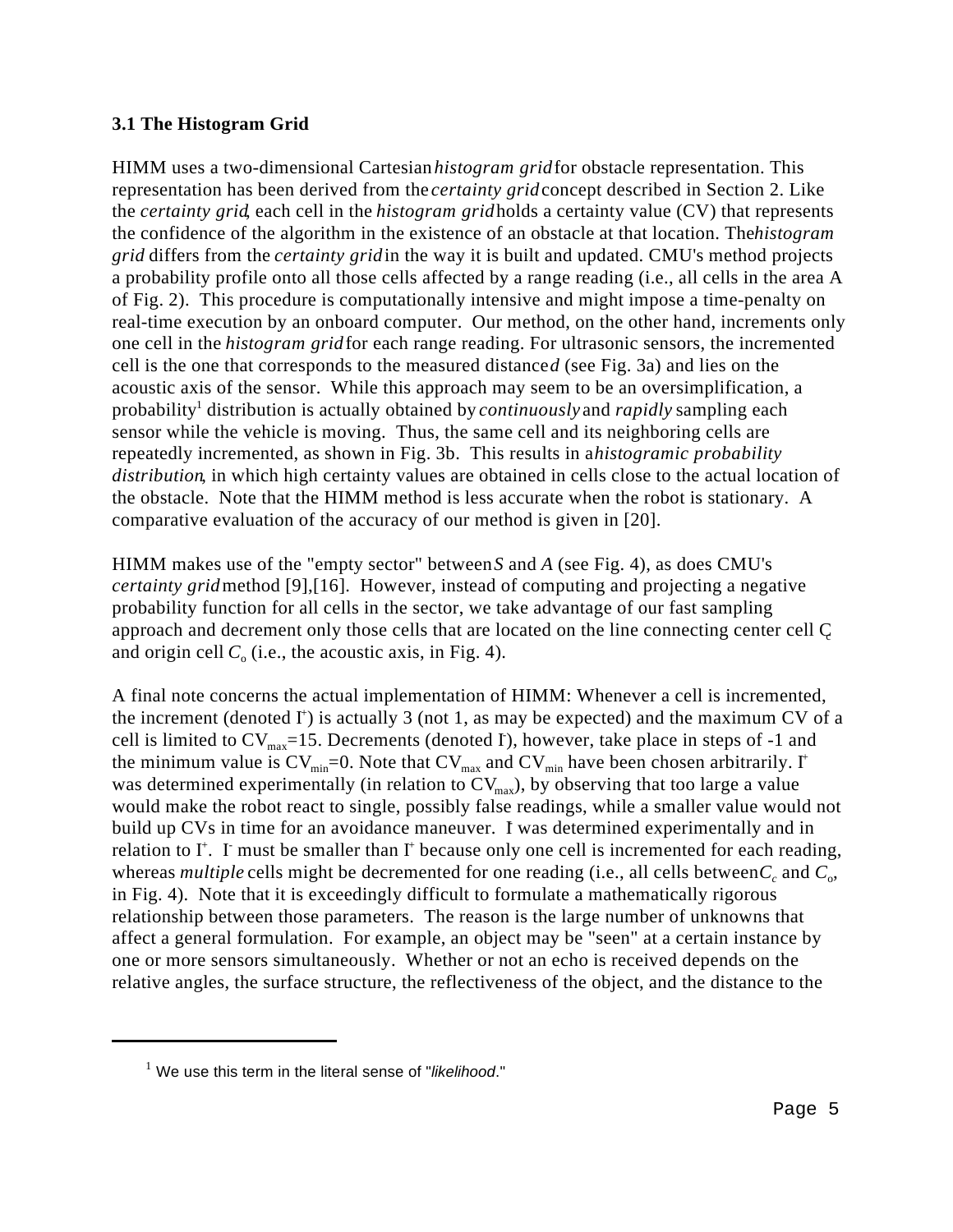object.

HIMM is part of a real-time obstacle avoidance system; it not only produces maps but also provides instantaneous environmental information for use by the integrated obstacle avoidance algorithm. To understand how this function is supported, it is necessary to mention some characteristics of our *vector field histogram* (VFH) method for real-time obstacle avoidance.



sampling of the sensors while the vehicle is moving.

A detailed discussion of the VFH method is given in [4] and [5].

To increase the signal-to-noise ratio, the obstacle avoidance response of the VFH algorithm is proportional to the *square* of a CV. We will call this the *Squared Certainty Value* (SCV). For example, if five readings have incremented a particular cell  $(i,j)$ , then  $CV_{i,j}=5.3=15$ , and  $SCV_{i,j}$ =(15)<sup>2</sup>=225. We introduce the SCV to express our confidence that recurring range readings represent actual obstacles (as opposed to single readings, which may be caused by noise or crosstalk). Furthermore, the VFH obstacle avoidance response is stronger when a *cluster* of SCVs is encountered, whereas single, unclustered cells provoke only a mild response. For this reason, we will define the term *Obstacle Cluster Strength* (OCS) as the sum of all SCVs in a certain *cluster* (i.e., a grouping of neighboring cells with CV>0).

### **3.2 Fast Mapping for Real-time Obstacle Avoidance**

HIMM, as explained so far, serves two functions: a) it produces high CVs for cells that correspond to obstacles, and b) it keeps low CVs for cells that were incremented due to misreadings (e.g., noise or crosstalk) or moving objects. For slow-moving vehicles, this system works very well; yet when a vehicle is traveling at relatively high speeds (e.g., *V*>0.5m/sec), matters are more complicated. The following example explains one of these problems. Note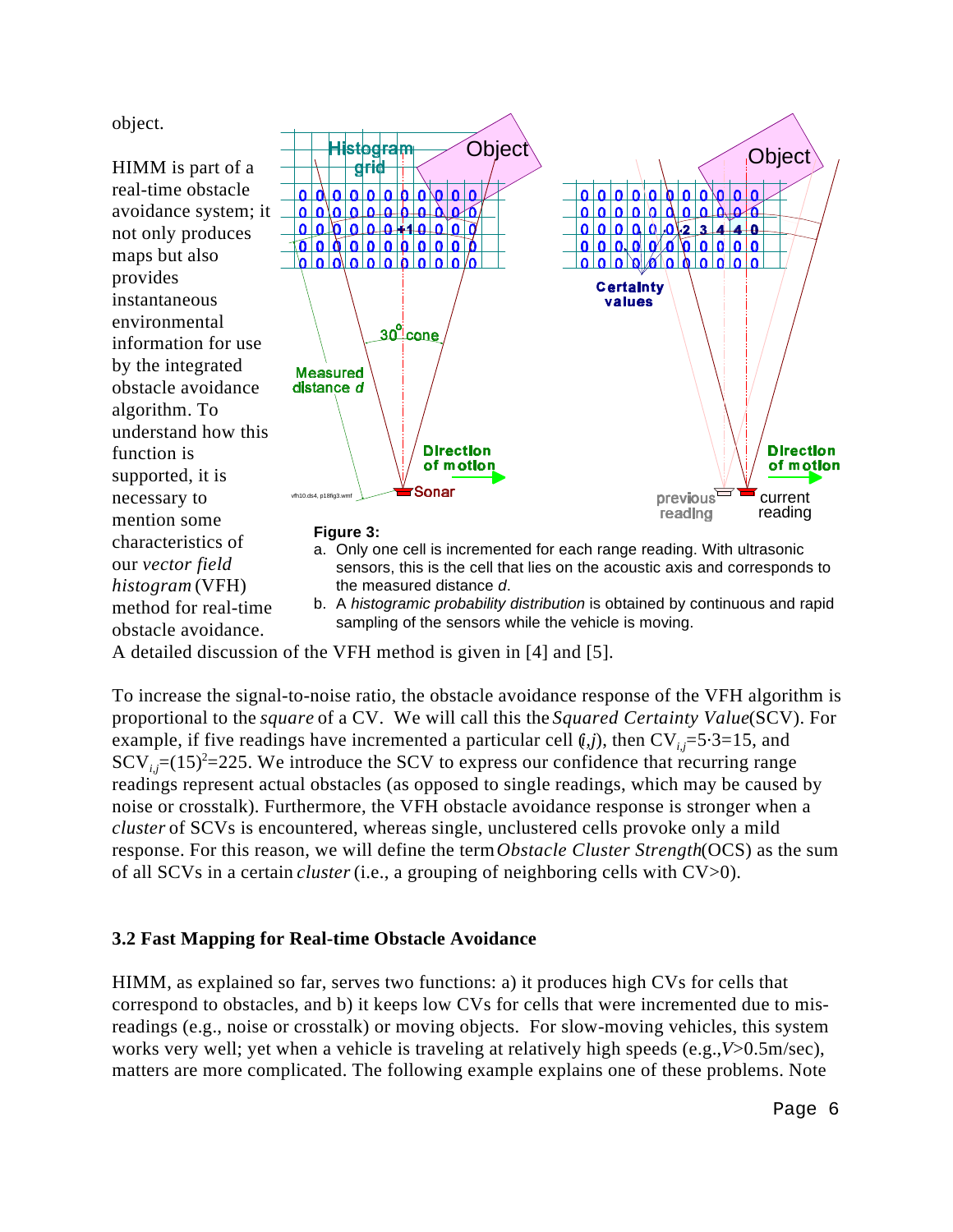that the numerical values in this example correspond to actual specifications of our mobile robot CARMEL. Other systems will have different values, but the principle will be the same.

Suppose CARMEL approaches a thin vertical pole while traveling at its maximum speed  $V_{max}$ =0.78 m/sec. To avoid a collision at this speed, CARMEL must begin an avoidance maneuver at a distance of approximately *D*=100 cm from the obstacle, as shown in Fig. 5. The obstacle is initially detected by the robot at *Rmax*=200 cm. Thus, the HIMM algorithm has at most  $t_c = (R_{max} - R_{max})$  $D/V_{\text{max}}$ =1.28 sec to produce an OCS strong enough to cause an avoidance maneuver. Since each sensor is fired once every  $T_p = 160$  msec, the robot can sample at most  $n_c = t_c / T_p = 8$  readings from the same sensor. Note that  $n_c$  is the *critical number of readings* needed to provoke an avoidance maneuver.

A map building algorithm with simultaneous real-time obstacle avoidance must thus build a significant OCS *quickly* and from few readings, while maintaining a high contrast with erroneous readings (i.e., high signal-tonoise ratio). This task is further complicated by *inmotion sampling*, as the following example shows:

When a *stationary* ultrasonic sensor is repeatedly

sector between *S* and *A* is used to obstacle, even if that cell does not accurately correspond decrement all cells along line  $C_0$ )  $C_c$ . sampled, it will usually increment the same cell for an to the obstacle. Assuming the robot was able to take *n<sub>c</sub>* readings, the CV of that cell will reach the maximum value,  $CV=15$ , with an  $OCS = 15^2 = 225$ . The resulting *cluster* comprises of one cell only. Actually, only 5 readings were needed to reach CV=15; the remaining 3 readings are "lost" because of the limit  $CV_{max}$ . *In-motion sampling* on the other hand, will usually cause the same  $n_c$  sonar readings to be *scattered over several neighboring cells*, even when the obstacle is a thin pole. This might result in *acluster* such as the one shown in Fig. 6a. In this example, eight range readings were taken and projected onto the *histogram grid* in the following order: two readings - cell a; two readings - cell b; one reading each cells c,d,e, and f. This cluster yields  $\overline{OCS}_{\text{scat}} = 6^2 + 6^2 + 3^2 + 3^2 + 3^2 + 3^2 = 108$ , which is less than the OCS that would result from the same number of readings by a stationary sensor (225). In general, if *n* readings (with  $n < CV_{max}/I^{+}$ ) are scattered equally over neighboring cells, they will result in  $OCS_{\text{scat}}=n(I^+)^2$  which is smaller then  $OCS_{\text{single}}=(nI^+)^2$ , which results when all  $n_c$ 



p18f4bw.drw, p18f4bw.pcx, 3/11/91 **Figure 4:** Information on the empty

 $2$  For simplicity, we assume here that only one sensor can "see" the object, as is often the case with thin vertical poles or pipes.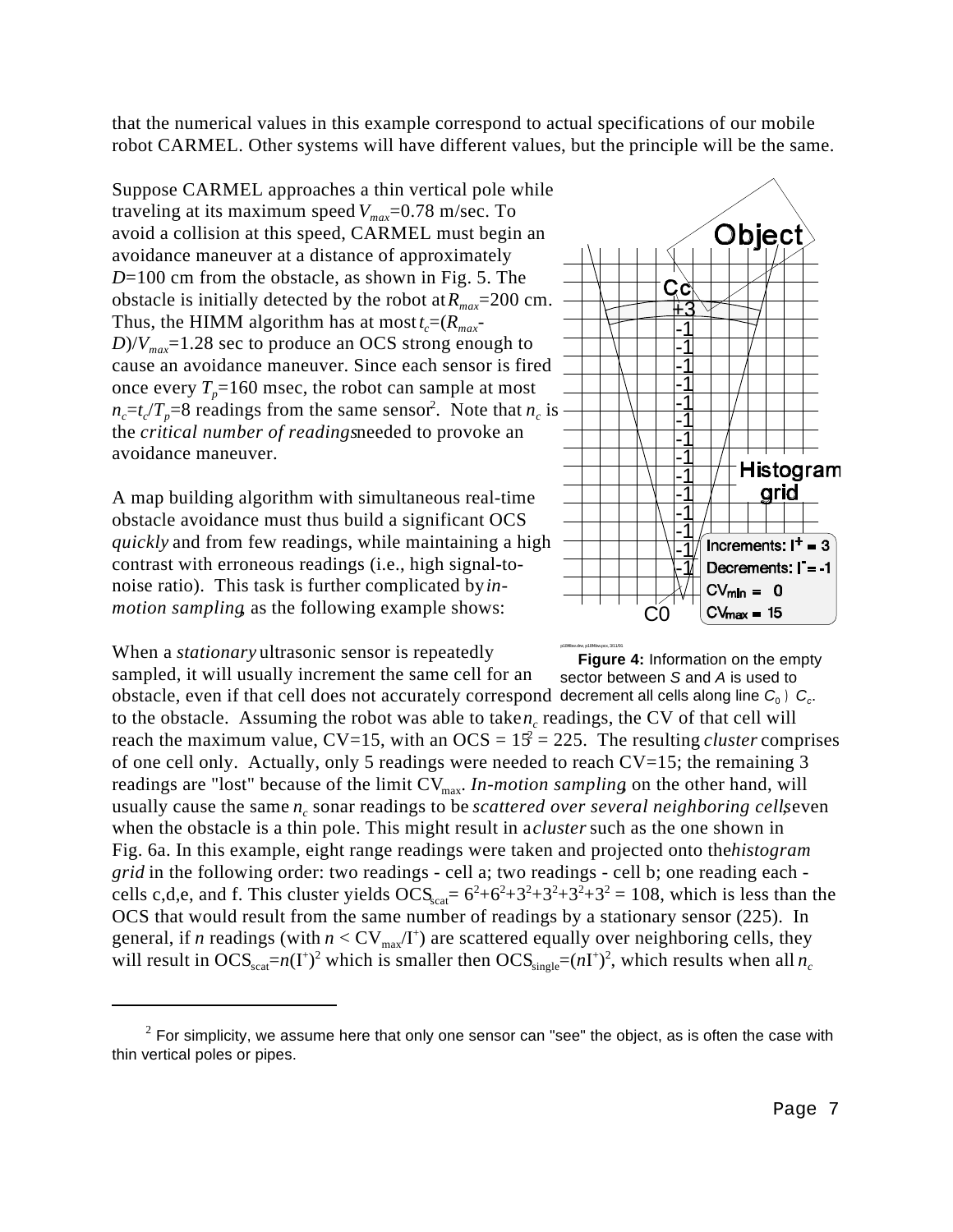readings are projected into one cell. As was mentioned in Section 3.2, it is imperative for fast, real-time obstacle avoidance that a high OCS is built quickly, in order to cause a strong avoidance maneuver in time.

To compensate for the adverse scattering effect caused by *in-motion* sampling, we introduce a method to significantly increase the *growth rate* of an OCS (when readings are scattered in neighboring cells). This method uses a



**Figure 5:** With a maximum range of  $R_{\text{max}} = 200 \text{cm}$  and a minimal avoidance growth rate operator(GRO) distance D=100 cm, CARMEL has 1.28 sec to produce an *obstacle cluster* to increment a cell (*i,j*) faster strength (OCS) strong enough to cause an avoidance maneuver. when the immediate neighbors of the cell hold high CVs. This function is implemented in real-time by convolving  $CV_{i,j}$  with the 3×3 mask given in Fig. 6b, and adding the usual

increment  $I^+=3$ , yielding

$$
CV'_{i,j} = CV_{i,j} + I^{+} + \sum_{p,q=-1}^{p,q=1} (w_{p,q} CV_{i+p,j+q})
$$
 (1)



values



**Figure 6:** a. In-motion sampling causes sonar readings of an object to be scattered over several cells, resulting in a low OCS. b. 3×3 mask for *growth rate operator* (GRO).

c. With the GRO, OCSs are built up fast and from few readings.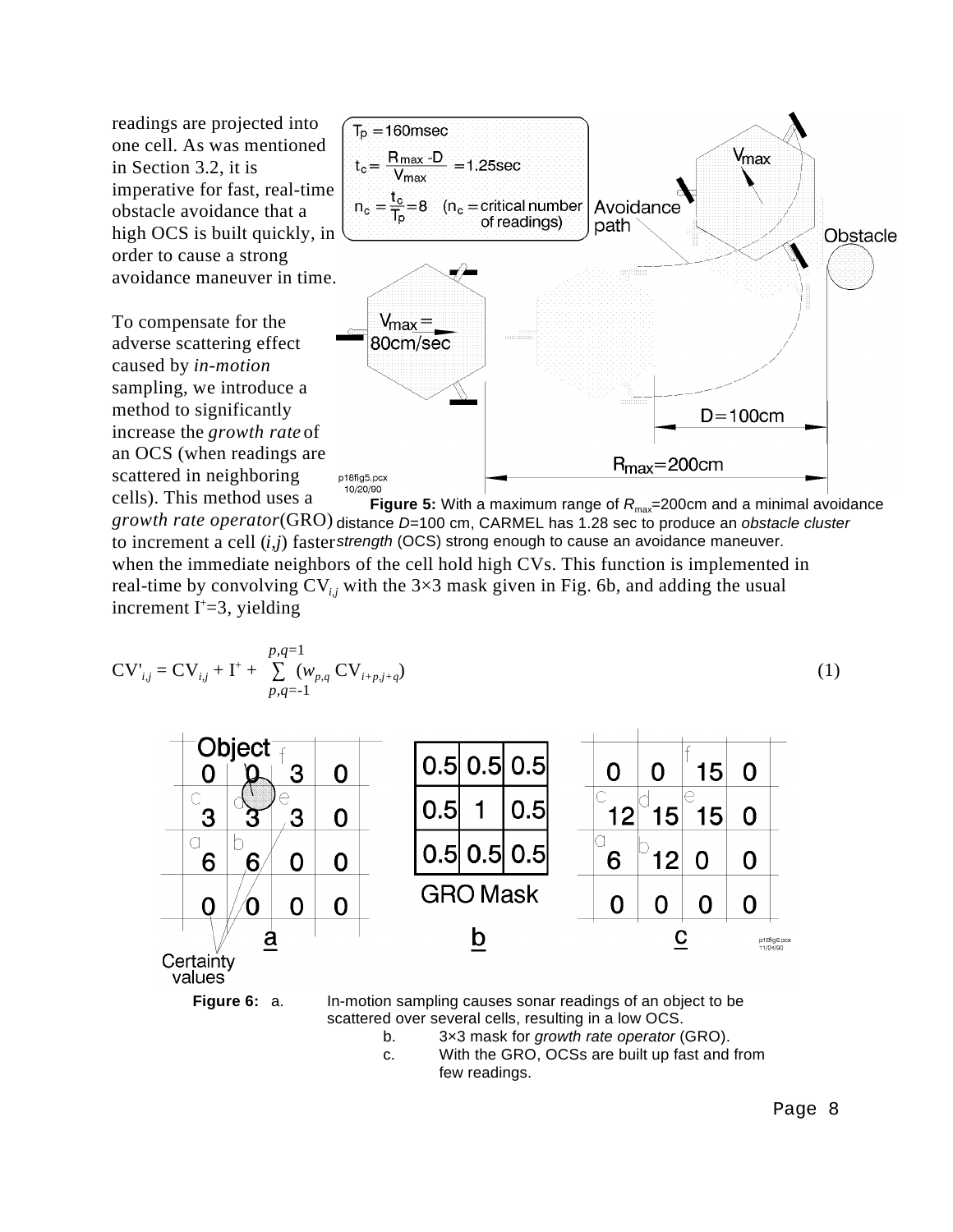where  $CV_{i,j}$  previous certainty value of cell  $(i,j)$ ,  $CV'_{i,i}$  updated certainty value of cell  $(i,j)$ ,  $I^+$  constant increment ( $I^+=3$ ), *w* weighing factor.

with  $w_{p,q} = 0.5$  for  $p = \pm 1$  and  $q = \pm 1$ , and  $w_{p,q} = 1$  for  $p = q = 0$ 

Unlike mask operators in computer vision algorithms, where the operator is applied to every pixel *after* an image has been sampled, the GRO (by means of Eq. 1) is applied to each range reading as it is projected onto the *histogram grid*.

The following numeric example demonstrates the function of the GRO. Using Eq. (1) to reconstruct the *histogram grid* in the previous example of Fig. 6a (assuming cells are read and updated in the same order), we obtain the *cluster* shown in Fig 6c. The individual steps of this computation are listed in Table I, and the OCS of this *cluster* is  $OCS<sub>GRO</sub>=6<sup>2</sup>+12<sup>2</sup> +$  $12^{2}+15^{2}+15^{2}+15^{2}=999.$ 

**Table I:** Example computation of an OCS using the *growth rate operator* (GRO) in Fig. 6b.

| Reading                                               | Cell                           |                                    |                  |  |   |  |            |
|-------------------------------------------------------|--------------------------------|------------------------------------|------------------|--|---|--|------------|
|                                                       |                                |                                    |                  |  |   |  |            |
|                                                       | $a = a + I^{+}$                |                                    | $= 0 + 3$        |  |   |  | $= (3)$    |
| 2                                                     | $a = a + I^+$                  |                                    | $= 3 + 3$        |  |   |  | $= 6$      |
| 3                                                     | $b = b + I^+ + \frac{1}{2}(a)$ |                                    | $= 0 + 3 + 3$    |  |   |  | $= (6)$    |
| 4                                                     | $b = b + I^+ + \frac{1}{2}(a)$ |                                    | $= 6 + 3 + 3$    |  |   |  | $= 12$     |
| 5                                                     |                                | $c = c + I^+ + \frac{1}{2}(a+b)$   | $= 0 + 3 +$      |  | 9 |  | $= 12$     |
| 6                                                     |                                | $d = d + I^+ + \frac{1}{2}(a+b+c)$ | $= 0 + 3 + 15$   |  |   |  | $= 15^{*}$ |
| 7                                                     |                                | $e = e + I^+ + \frac{1}{2}(b+d)$   | $= 0 + 3 + 13.5$ |  |   |  | $= 15^{*}$ |
| 8                                                     |                                | $f = f + I^+ + \frac{1}{2}(e+f)$   | $= 0 + 3 + 15$   |  |   |  | $= 15^{*}$ |
|                                                       |                                |                                    |                  |  |   |  |            |
| Note that CVs are limited to CV $_{\text{max}}$ = 15; |                                |                                    |                  |  |   |  |            |
| () denote temporary values.                           |                                |                                    |                  |  |   |  |            |

It should be clear that the GRO has little or no effect on erroneous readings. Erroneous readings (due to noise or crosstalk) appear randomly and usually effect single, unclustered cells, and are filtered out by the algorithm discussed above.

The only disadvantage of the GRO is the following: Without the GRO, high CVs are usually obtained at the actual location of an object, while lower CVs (due to the inaccuracies of the sensors) are scattered around the borders of the object. With the GRO, however, lowcertainty areas adjacent to high-certainty areas build up to high CVs, resulting in a tendency to represent obstacles larger then they really are. This distortion, however, is not very significant; furthermore, we can fine-tune the trade-off between more accurate maps and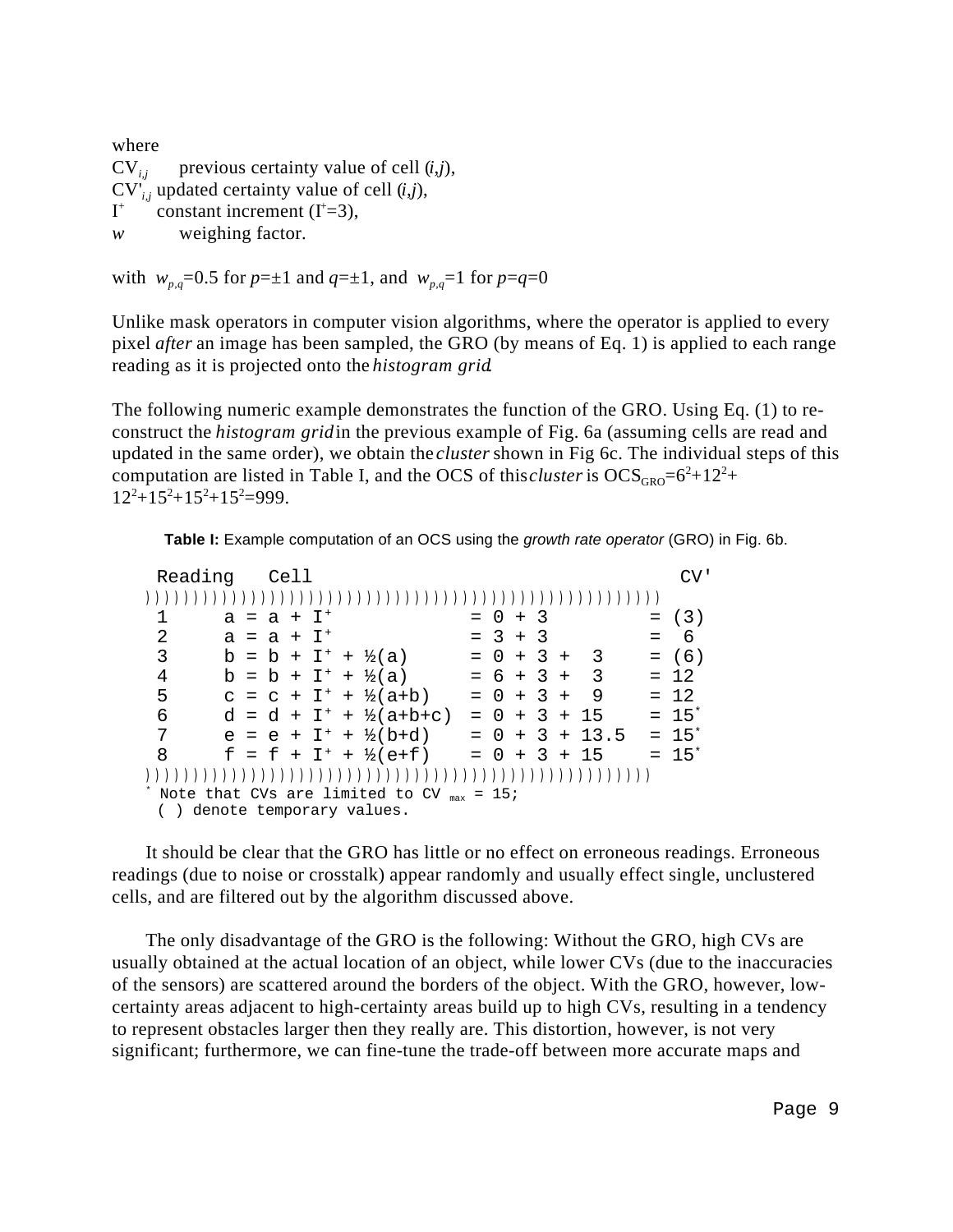faster OCS build-up by adjusting the weighing factor *w*. Reducing *w* reduces the effect of the GRO, and completely cancels the effect with *w*=0. It is also possible to set *w* adaptively to the instantaneous speed of the mobile robot.

#### **4. Experimental Results**

The map building algorithms were tested on CARMEL. This platform has a maximum travel speed of  $V_{max}$ =0.78m/sec and a maximum steering rate of  $\Omega$ =120deg/sec; it weighs about 125kg. A Z-80 on-board computer serves as the low-level controller of the vehicle. Two computers were added to the platform: a 20Mhz, 80386-based AT-compatible that runs the integrated obstacle-avoidance/map-building algorithm, and a PC-compatible single-board computer to control the sensors.

Fig. 7 shows the result of an experimental run. Three layers of information are depicted in this figure:

- a. The robot's path, starting at S and ending at T, is plotted as the curved line. This path resulted from an actual run of our mobile robot, with real-time obstacle avoidance by the VFH method. CARMEL's average speed in this run was 0.54m/sec and the maximum speed was 0.78m/sec.
- b. Obstacles and walls are shown as solid lines. Objects labeled "partitions" are twoinch-thick styrofoam sheets with smooth surfaces. The object labeled "pole" is a 3/4 inch cardboard pipe, and the object labeled "box" is a cardboard box. In general, poles do not cause specular reflections and are thus easy to detect from all directions. The pole in Fig. 7, however, is very slender and produces only a very weak echo, much weaker than a flat wall or a pole of larger diameter.
- c. The *histogram grid* is also reproduced in Fig. 7. Empty cells are not shown, while filled cells are represented by small black rectangles (blobs). Each cell represents a real-world square of size 10cm*×*10cm. While the certainty values in our system may range from 0 to 15, the screen-dump of Fig. 7a can only show classes of low, medium, and high CVs, distinguished by different blob sizes. Note that the left side of partition  $\underline{a}$  is outside of the range limit of the ultrasonic sensors, and so are most of the walls.

In order to convert the *histogram grid* into a permanent map, we define an arbitrary threshold, e.g.,  $CV_{thres}$ =12. Any  $CV < CV_{thres}$  is rejected (i.e., set to zero). This conversion results in the final grid-type map shown in Fig. 7b for the *histogram grid* in Fig. 7a.

During a typical run through a densely cluttered obstacle course, CARMEL's speed may vary considerably: from 0.8 m/sec to sometimes as low as 0.04 m/sec [2]. In a given time interval, more range readings are taken in a certain area when the robot travels at low speeds,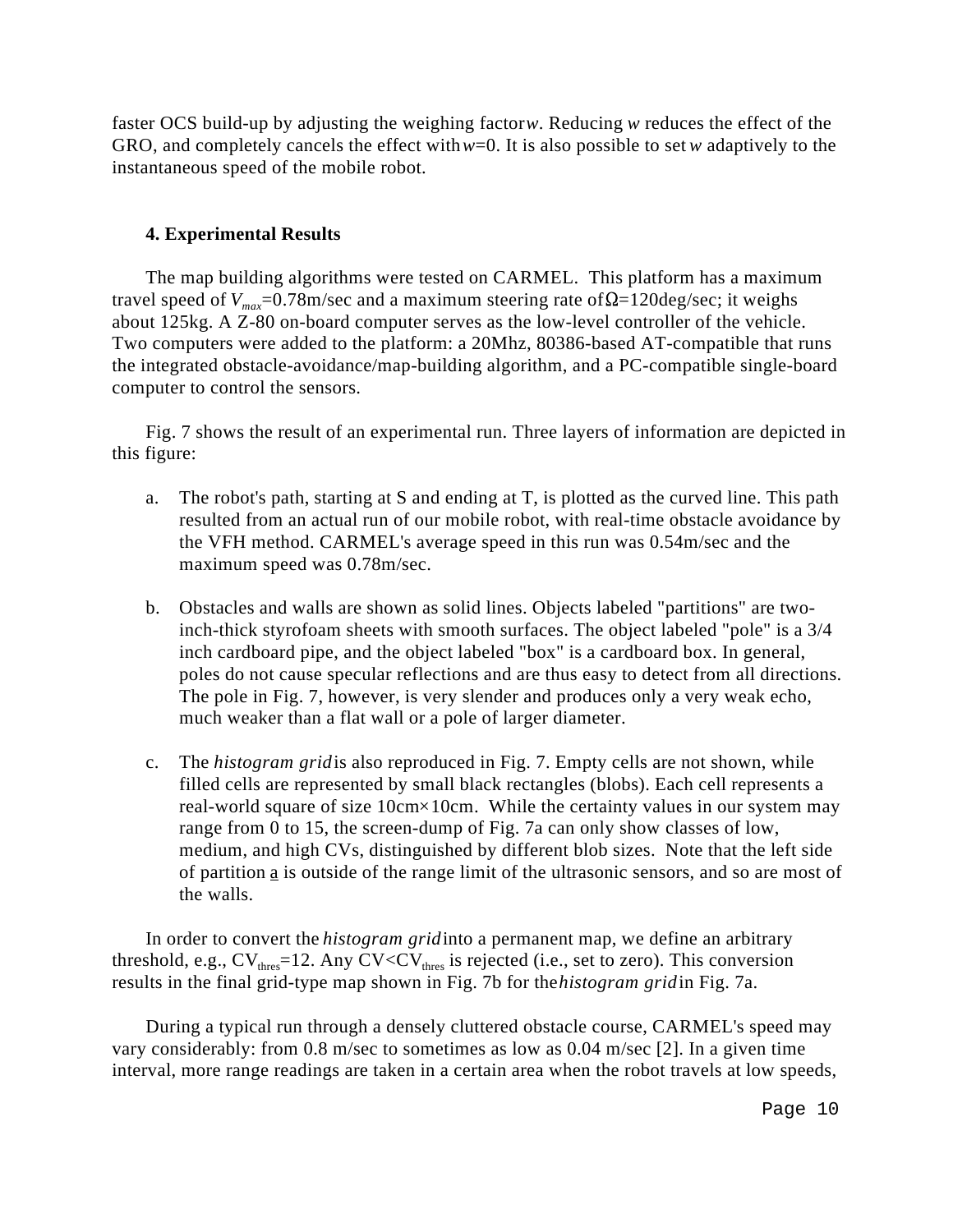adding undue weight to these readings. However, this undesirable effect is constrained by the upper bound of  $CV_{max}$ =15, which limits the CV for any given cell. On the other hand, due to the GRO, cells reach  $CV_{max}$  quickly and with only a few readings even when the robot is traveling at high speeds.





### **5. CONCLUSIONS**

HIMM, a new method for combined real-time map building and obstacle avoidance has been introduced and tested. In this method, inaccurate ultrasonic sensor data is statistically modeled in a two-dimensional *histogram grid*. A *histogramic probability* representation is obtained through rapid, continuous sampling of the sensors during motion. With HIMM, any range reading is immediately represented in the map and has immediate influence on the concurrent obstacle avoidance algorithm.

Further optimization, by means of the *growth rate operator* (GRO) allows the HIMM method to build high-contrast representations based on only a few range readings. This feature is essential for the robot to react quickly to unexpected obstacles, even when traveling at high speeds.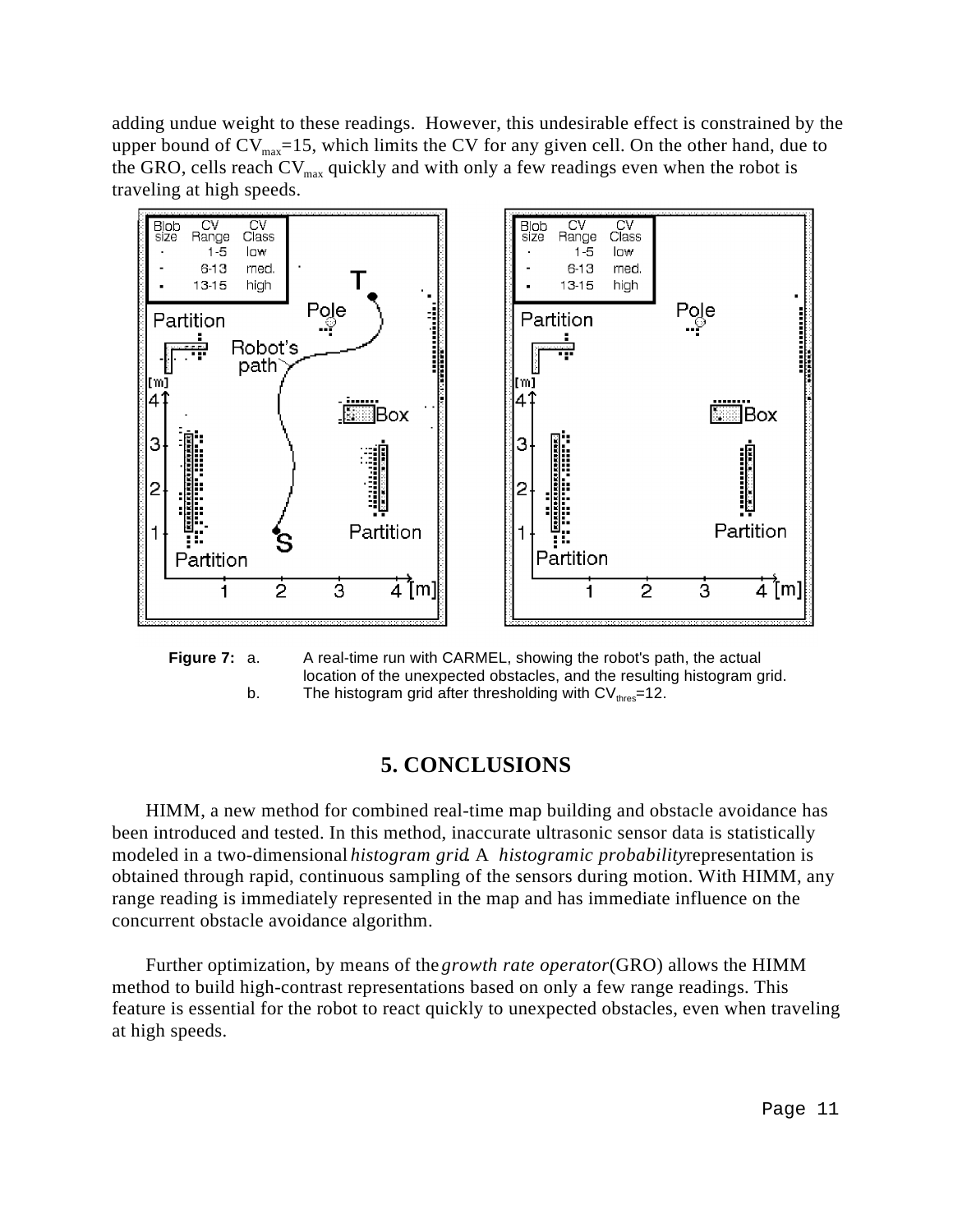## Acknowledgements

This work was sponsored by the Department of Energy Grant DE-FG02- 86NE37969

## **6. REFERENCES**

- 1. Borenstein, J. and Koren, Y., "Obstacle Avoidance With Ultrasonic Sensors." *IEEE Journal of Robotics and Automation*, Vol. RA-4, No. 2, 1988, pp. 213-218.
- 2. Borenstein, J. and Koren, Y., "Real-time Obstacle Avoidance for Fast Mobile Robots." *IEEE Transactions on Systems, Man, and Cybernetics*Vol. 19, No. 5, Sept/Oct 1989, pp. 1179-1187.
- 3. Borenstein, J. and Koren, Y., "Tele-autonomous Guidance for Mobile Robots." *IEEE Transactions on Systems, Man, and Cybernetics*, special issue on unmanned systems and vehicles, December 1990, pp. 1437-1443.
- 4. Borenstein, J. and Koren, Y., "Real-time Obstacle Avoidance for Fast Mobile Robots in Cluttered Environments." *1990 IEEE International Conference on Robotics and Automation*, Cincinnati, Ohio, May 13-18, 1990, pp. 572-577.
- 5. Borenstein, J. and Koren, Y., "The Vector Field Histogram ) Fast Obstacle Avoidance for Mobile Robots." *IEEE Journal of Robotics and Automation* Vol. 7, No. 3., June 1991, pp. 278-288..
- 6. Crowley, J. L., "World Modeling and Position Estimation for a Mobile Robot Using Ultrasonic Ranging." *Proceedings of the 1989 IEEE International Conference on Robotics and Automation*, Scottsdale, Arizona, May 14-19, 1989, pp. 674-680.
- 7. Cybermation, "K2A Mobile Platform." *Commercial Offer*, 5457 JAE Valley Road, Roanoke, Virginia 24014, 1989.
- 8. Denning Mobile Robotics, Inc., "Securing the Future." *Commercial Offer*, 21 Cummings Park, Woburn, MA 01801, 1985.
- 9. Elfes, A., "Sonar-based Real-World Mapping and Navigation." *IEEE Journal of Robotics and Automation*, Vol. RA-3, No 3, 1987, pp. 249-265.
- 10. Elfes, A, "Using Occupancy Grids for Mobile Robot Perception and Navigation." *Computer Magazine*, June 1989, pp. 46-57.